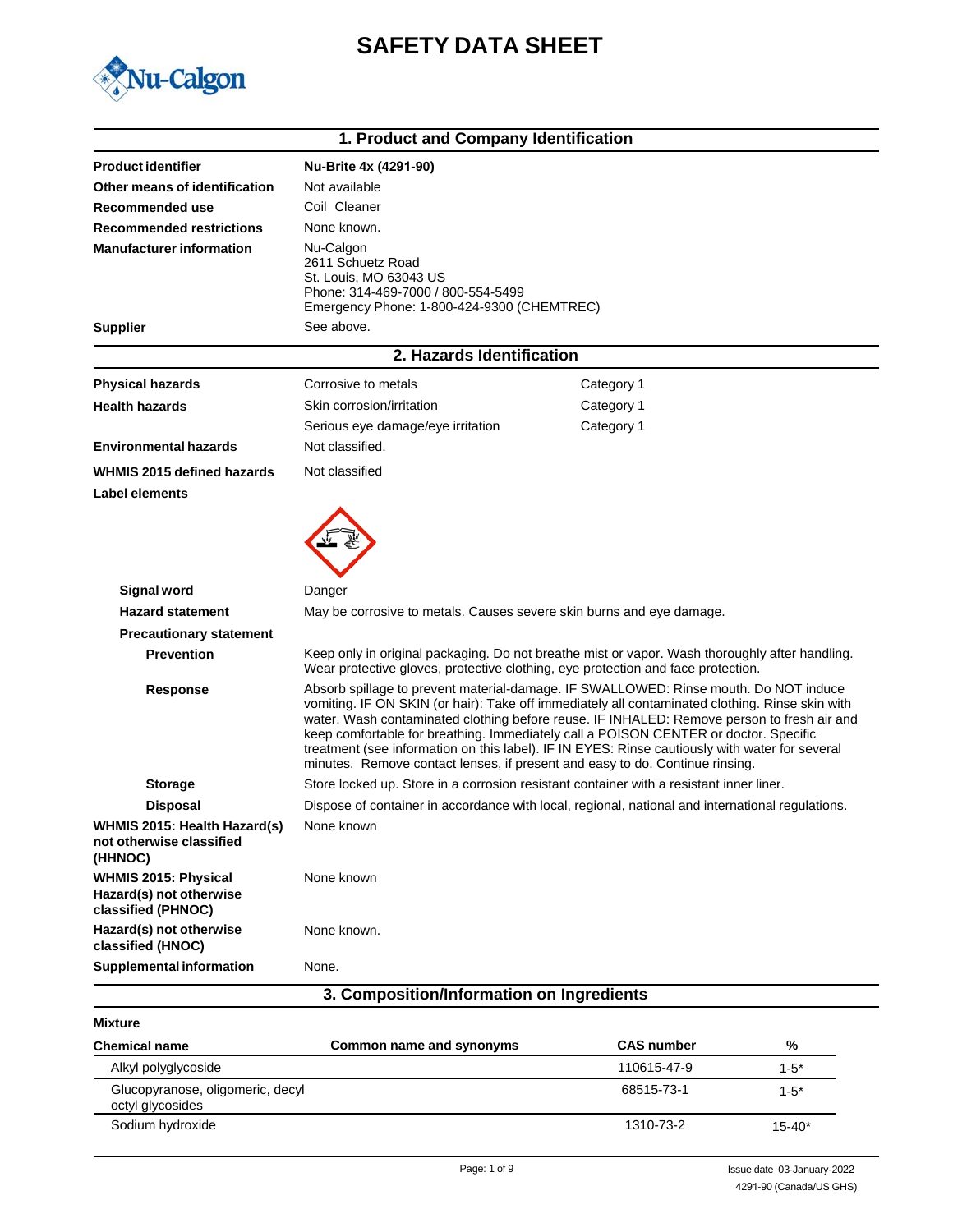**Composition comments** US GHS: The exact percentage (concentration) of composition has been withheld as a trade secret in accordance with paragraph (i) of §1910.1200. \*CANADA GHS: The exact percentage (concentration) of composition has been withheld as a trade secret.

| 4. First Aid Measures                                                        |                                                                                                                                                                                                                                                                                                                                                                                                                                                                      |  |  |  |  |
|------------------------------------------------------------------------------|----------------------------------------------------------------------------------------------------------------------------------------------------------------------------------------------------------------------------------------------------------------------------------------------------------------------------------------------------------------------------------------------------------------------------------------------------------------------|--|--|--|--|
| <b>Inhalation</b>                                                            | IF INHALED: Remove person to fresh air and keep comfortable for breathing. Immediately call a<br>POISON CENTER or doctor.                                                                                                                                                                                                                                                                                                                                            |  |  |  |  |
| <b>Skin contact</b>                                                          | IF ON SKIN (or hair): Take off immediately all contaminated clothing. Rinse skin with water.<br>Immediately call a POISON CENTER or doctor. Specific treatment (see information on this label).<br>Wash contaminated clothing before reuse.                                                                                                                                                                                                                          |  |  |  |  |
| Eye contact                                                                  | IF IN EYES: Rinse cautiously with water for several minutes. Remove contact lenses, if present<br>and easy to do. Continue rinsing. Immediately call a POISON CENTER or doctor.                                                                                                                                                                                                                                                                                      |  |  |  |  |
| Ingestion                                                                    | IF SWALLOWED: Rinse mouth. Do NOT induce vomiting. Immediately call a POISON CENTER or<br>doctor.                                                                                                                                                                                                                                                                                                                                                                    |  |  |  |  |
| <b>Most important</b><br>symptoms/effects, acute and<br>delayed              | Burning pain and severe corrosive skin damage. Causes serious eye damage. Symptoms may<br>include stinging, tearing, redness, swelling, and blurred vision. Permanent eye damage including<br>blindness could result.                                                                                                                                                                                                                                                |  |  |  |  |
| Indication of immediate<br>medical attention and special<br>treatment needed | Provide general supportive measures and treat symptomatically.                                                                                                                                                                                                                                                                                                                                                                                                       |  |  |  |  |
| <b>General information</b>                                                   | If you feel unwell, seek medical advice (show the label where possible). Ensure that medical<br>personnel are aware of the material(s) involved and take precautions to protect themselves. Show<br>this safety data sheet to the doctor in attendance. Avoid contact with eyes and skin. Wear rubber<br>gloves and chemical splash goggles. Keep out of reach of children.                                                                                          |  |  |  |  |
|                                                                              | 5. Fire Fighting Measures                                                                                                                                                                                                                                                                                                                                                                                                                                            |  |  |  |  |
| Suitable extinguishing media                                                 | Foam. Carbon dioxide. Dry chemical.                                                                                                                                                                                                                                                                                                                                                                                                                                  |  |  |  |  |
| Unsuitable extinguishing<br>media                                            | Do not use water jet as an extinguisher, as this will spread the fire.                                                                                                                                                                                                                                                                                                                                                                                               |  |  |  |  |
| Specific hazards arising from<br>the chemical                                | Firefighters should wear a self-contained breathing apparatus.                                                                                                                                                                                                                                                                                                                                                                                                       |  |  |  |  |
| Special protective equipment<br>and precautions for firefighters             | Firefighters should wear full protective clothing including self-contained breathing apparatus.                                                                                                                                                                                                                                                                                                                                                                      |  |  |  |  |
| <b>Fire-fighting</b><br>equipment/instructions                               | Move containers from fire area if you can do so without risk.                                                                                                                                                                                                                                                                                                                                                                                                        |  |  |  |  |
| <b>Specific methods</b>                                                      | Use standard firefighting procedures and consider the hazards of other involved materials.                                                                                                                                                                                                                                                                                                                                                                           |  |  |  |  |
| <b>Hazardous combustion</b><br>products                                      | May include and are not limited to: Oxides of carbon.                                                                                                                                                                                                                                                                                                                                                                                                                |  |  |  |  |
|                                                                              | <b>6. Accidental Release Measures</b>                                                                                                                                                                                                                                                                                                                                                                                                                                |  |  |  |  |
| Personal precautions,<br>protective equipment and<br>emergency procedures    | Keep unnecessary personnel away. Keep people away from and upwind of spill/leak. Wear<br>appropriate protective equipment and clothing during clean-up. Do not breathe mist or vapor. Do<br>not touch damaged containers or spilled material unless wearing appropriate protective clothing.<br>Ensure adequate ventilation. Local authorities should be advised if significant spillages cannot be<br>contained. For personal protection, see section 8 of the SDS. |  |  |  |  |
| <b>Methods and materials for</b><br>containment and cleaning up              | Stop leak if you can do so without risk. Prevent entry into waterways, sewer, basements or<br>confined areas.                                                                                                                                                                                                                                                                                                                                                        |  |  |  |  |
|                                                                              | Large Spills: Dike the spilled material, where this is possible. Cover with plastic sheet to prevent<br>spreading. Absorb spillage to prevent material damage. Use a non-combustible material like<br>vermiculite, sand or earth to soak up the product and place into a container for later disposal.<br>Following product recovery, flush area with water.                                                                                                         |  |  |  |  |
|                                                                              | Small Spills: Wipe up with absorbent material (e.g. cloth, fleece). Clean surface thoroughly to<br>remove residual contamination.                                                                                                                                                                                                                                                                                                                                    |  |  |  |  |
| <b>Environmental precautions</b>                                             | Never return spills to original containers for re-use. For waste disposal, see section 13 of the SDS.<br>Avoid discharge into drains, water courses or onto the ground. Do not discharge into lakes,<br>streams, ponds or public waters.                                                                                                                                                                                                                             |  |  |  |  |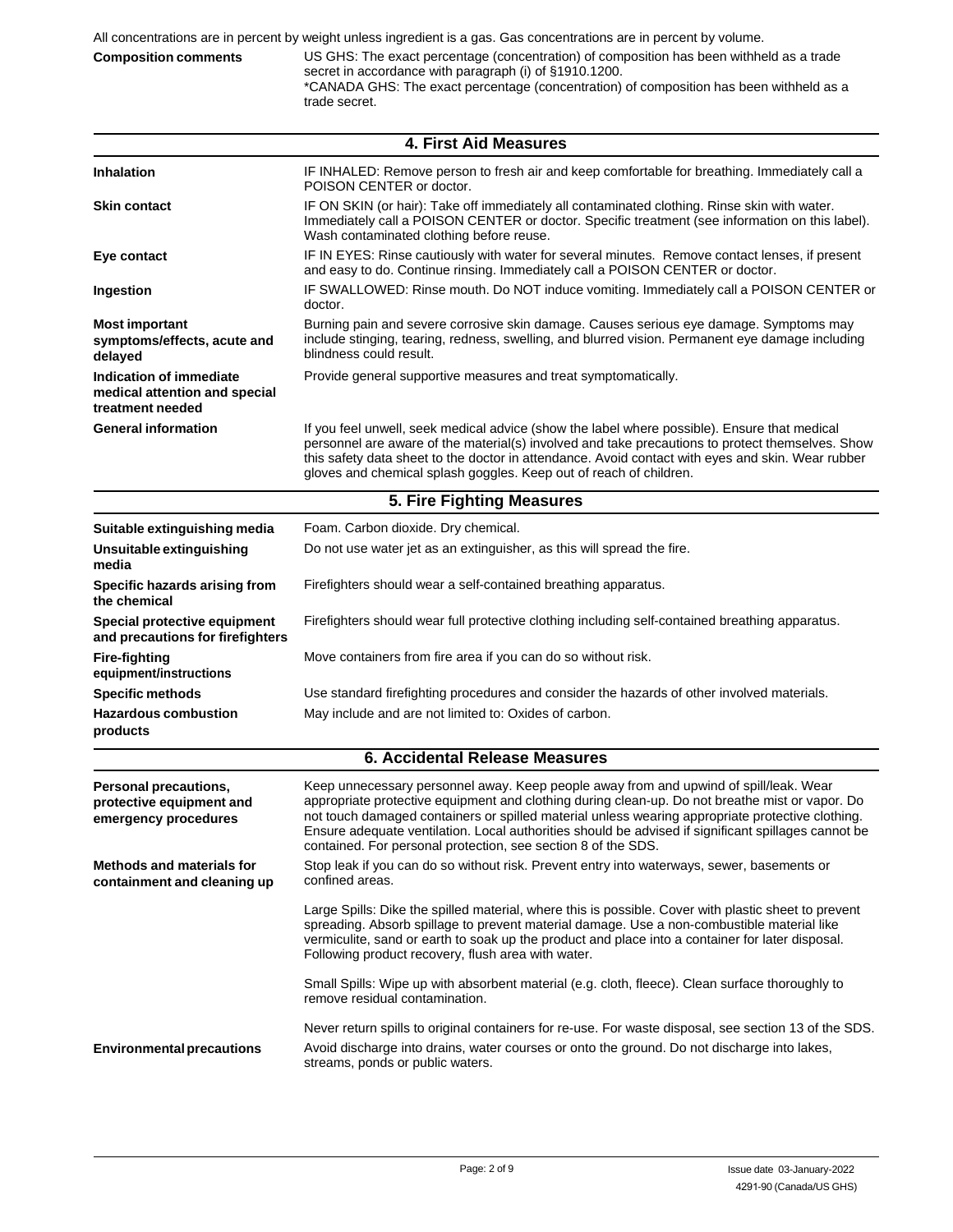| Precautions for safe handling<br>clothing. Avoid prolonged exposure. Wear appropriate personal protective equipment. Wash<br>thoroughly after handling. Use good industrial hygiene practices in handling this material. Keep<br>container tightly closed. When using do not eat or drink.<br>Store locked up. Store in a cool, dry place out of direct sunlight. Store in a corrosion resistant<br>Conditions for safe storage,<br>including any incompatibilities<br>Store away from incompatible materials (see Section 10 of the SDS). Keep out of reach of<br>children.<br>8. Exposure Controls/Personal Protection<br><b>Occupational exposure limits</b><br>Canada. Alberta OELs (Occupational Health & Safety Code, Schedule 1, Table 2)<br><b>Components</b><br><b>Type</b><br>Value<br>Ceiling<br>Sodium hydroxide (CAS<br>$2 \text{ mg/m}$<br>1310-73-2)<br>Canada. British Columbia OELs. (Occupational Exposure Limits for Chemical Substances, Occupational Health and<br>Safety Regulation 296/97, as amended)<br><b>Components</b><br>Value<br><b>Type</b><br>Ceiling<br>$2 \text{ mg/m}$<br>Sodium hydroxide (CAS<br>1310-73-2)<br>Canada. Manitoba OELs (Reg. 217/2006, The Workplace Safety And Health Act)<br>Value<br><b>Components</b><br><b>Type</b><br>Ceiling<br>Sodium hydroxide (CAS<br>$2 \text{ mg/m}$ 3<br>1310-73-2)<br><b>Canada. Ontario OELs. (Control of Exposure to Biological or Chemical Agents)</b><br><b>Components</b><br>Value<br><b>Type</b><br>Ceiling<br>Sodium hydroxide (CAS<br>$2$ mg/m $3$<br>1310-73-2)<br>Canada. Quebec OELs. (Ministry of Labor - Regulation Respecting the Quality of the Work Environment)<br><b>Components</b><br>Value<br><b>Type</b><br>Ceiling<br>$2$ mg/m $3$<br>Sodium hydroxide (CAS<br>1310-73-2)<br>Canada. Saskatchewan OELs (Occupational Health and Safety Regulations, 1996, Table 21)<br>Value<br><b>Components</b><br><b>Type</b><br>Sodium hydroxide (CAS<br>Ceiling<br>$2 \text{ mg/m}$<br>1310-73-2)<br>US. OSHA Table Z-1 Limits for Air Contaminants (29 CFR 1910.1000)<br>Value<br><b>Components</b><br>Type<br><b>PEL</b><br>$2$ mg/m $3$<br>Sodium hydroxide (CAS<br>1310-73-2)<br>US. ACGIH Threshold Limit Values<br>Value<br><b>Components</b><br><b>Type</b><br>Ceiling<br>Sodium hydroxide (CAS<br>$2$ mg/m $3$<br>1310-73-2)<br>US, NIOSH: Pocket Guide to Chemical Hazards<br>Value<br><b>Components</b><br><b>Type</b><br>Ceiling<br>Sodium hydroxide (CAS<br>$2$ mg/m $3$<br>1310-73-2)<br>No biological exposure limits noted for the ingredient(s).<br><b>Biological limit values</b><br>Chemicals listed in section 3 that are not listed here do not have established limit values for<br><b>Exposure guidelines</b><br>ACGIH.<br>Good general ventilation (typically 10 air changes per hour) should be used. Ventilation rates<br>Appropriate engineering<br>should be matched to conditions. If applicable, use process enclosures, local exhaust ventilation,<br>controls<br>or other engineering controls to maintain airborne levels below recommended exposure limits. If | 7. Handling and Storage                                                                                                                                                                                       |  |  |
|---------------------------------------------------------------------------------------------------------------------------------------------------------------------------------------------------------------------------------------------------------------------------------------------------------------------------------------------------------------------------------------------------------------------------------------------------------------------------------------------------------------------------------------------------------------------------------------------------------------------------------------------------------------------------------------------------------------------------------------------------------------------------------------------------------------------------------------------------------------------------------------------------------------------------------------------------------------------------------------------------------------------------------------------------------------------------------------------------------------------------------------------------------------------------------------------------------------------------------------------------------------------------------------------------------------------------------------------------------------------------------------------------------------------------------------------------------------------------------------------------------------------------------------------------------------------------------------------------------------------------------------------------------------------------------------------------------------------------------------------------------------------------------------------------------------------------------------------------------------------------------------------------------------------------------------------------------------------------------------------------------------------------------------------------------------------------------------------------------------------------------------------------------------------------------------------------------------------------------------------------------------------------------------------------------------------------------------------------------------------------------------------------------------------------------------------------------------------------------------------------------------------------------------------------------------------------------------------------------------------------------------------------------------------------------------------------------------------------------------------------------------------------------------------------------------------------------------------------------------------------------------------------------------------------------------------------------------------------------------------------------------------------------------------------------------------------------------------|---------------------------------------------------------------------------------------------------------------------------------------------------------------------------------------------------------------|--|--|
|                                                                                                                                                                                                                                                                                                                                                                                                                                                                                                                                                                                                                                                                                                                                                                                                                                                                                                                                                                                                                                                                                                                                                                                                                                                                                                                                                                                                                                                                                                                                                                                                                                                                                                                                                                                                                                                                                                                                                                                                                                                                                                                                                                                                                                                                                                                                                                                                                                                                                                                                                                                                                                                                                                                                                                                                                                                                                                                                                                                                                                                                                             | Use only with adequate ventilation. Do not breathe mist or vapor. Do not get in eyes, on skin, or on<br>container with a resistant inner liner. Store in a closed container away from incompatible materials. |  |  |
|                                                                                                                                                                                                                                                                                                                                                                                                                                                                                                                                                                                                                                                                                                                                                                                                                                                                                                                                                                                                                                                                                                                                                                                                                                                                                                                                                                                                                                                                                                                                                                                                                                                                                                                                                                                                                                                                                                                                                                                                                                                                                                                                                                                                                                                                                                                                                                                                                                                                                                                                                                                                                                                                                                                                                                                                                                                                                                                                                                                                                                                                                             |                                                                                                                                                                                                               |  |  |
|                                                                                                                                                                                                                                                                                                                                                                                                                                                                                                                                                                                                                                                                                                                                                                                                                                                                                                                                                                                                                                                                                                                                                                                                                                                                                                                                                                                                                                                                                                                                                                                                                                                                                                                                                                                                                                                                                                                                                                                                                                                                                                                                                                                                                                                                                                                                                                                                                                                                                                                                                                                                                                                                                                                                                                                                                                                                                                                                                                                                                                                                                             |                                                                                                                                                                                                               |  |  |
|                                                                                                                                                                                                                                                                                                                                                                                                                                                                                                                                                                                                                                                                                                                                                                                                                                                                                                                                                                                                                                                                                                                                                                                                                                                                                                                                                                                                                                                                                                                                                                                                                                                                                                                                                                                                                                                                                                                                                                                                                                                                                                                                                                                                                                                                                                                                                                                                                                                                                                                                                                                                                                                                                                                                                                                                                                                                                                                                                                                                                                                                                             |                                                                                                                                                                                                               |  |  |
|                                                                                                                                                                                                                                                                                                                                                                                                                                                                                                                                                                                                                                                                                                                                                                                                                                                                                                                                                                                                                                                                                                                                                                                                                                                                                                                                                                                                                                                                                                                                                                                                                                                                                                                                                                                                                                                                                                                                                                                                                                                                                                                                                                                                                                                                                                                                                                                                                                                                                                                                                                                                                                                                                                                                                                                                                                                                                                                                                                                                                                                                                             |                                                                                                                                                                                                               |  |  |
|                                                                                                                                                                                                                                                                                                                                                                                                                                                                                                                                                                                                                                                                                                                                                                                                                                                                                                                                                                                                                                                                                                                                                                                                                                                                                                                                                                                                                                                                                                                                                                                                                                                                                                                                                                                                                                                                                                                                                                                                                                                                                                                                                                                                                                                                                                                                                                                                                                                                                                                                                                                                                                                                                                                                                                                                                                                                                                                                                                                                                                                                                             |                                                                                                                                                                                                               |  |  |
|                                                                                                                                                                                                                                                                                                                                                                                                                                                                                                                                                                                                                                                                                                                                                                                                                                                                                                                                                                                                                                                                                                                                                                                                                                                                                                                                                                                                                                                                                                                                                                                                                                                                                                                                                                                                                                                                                                                                                                                                                                                                                                                                                                                                                                                                                                                                                                                                                                                                                                                                                                                                                                                                                                                                                                                                                                                                                                                                                                                                                                                                                             |                                                                                                                                                                                                               |  |  |
|                                                                                                                                                                                                                                                                                                                                                                                                                                                                                                                                                                                                                                                                                                                                                                                                                                                                                                                                                                                                                                                                                                                                                                                                                                                                                                                                                                                                                                                                                                                                                                                                                                                                                                                                                                                                                                                                                                                                                                                                                                                                                                                                                                                                                                                                                                                                                                                                                                                                                                                                                                                                                                                                                                                                                                                                                                                                                                                                                                                                                                                                                             |                                                                                                                                                                                                               |  |  |
|                                                                                                                                                                                                                                                                                                                                                                                                                                                                                                                                                                                                                                                                                                                                                                                                                                                                                                                                                                                                                                                                                                                                                                                                                                                                                                                                                                                                                                                                                                                                                                                                                                                                                                                                                                                                                                                                                                                                                                                                                                                                                                                                                                                                                                                                                                                                                                                                                                                                                                                                                                                                                                                                                                                                                                                                                                                                                                                                                                                                                                                                                             |                                                                                                                                                                                                               |  |  |
|                                                                                                                                                                                                                                                                                                                                                                                                                                                                                                                                                                                                                                                                                                                                                                                                                                                                                                                                                                                                                                                                                                                                                                                                                                                                                                                                                                                                                                                                                                                                                                                                                                                                                                                                                                                                                                                                                                                                                                                                                                                                                                                                                                                                                                                                                                                                                                                                                                                                                                                                                                                                                                                                                                                                                                                                                                                                                                                                                                                                                                                                                             |                                                                                                                                                                                                               |  |  |
|                                                                                                                                                                                                                                                                                                                                                                                                                                                                                                                                                                                                                                                                                                                                                                                                                                                                                                                                                                                                                                                                                                                                                                                                                                                                                                                                                                                                                                                                                                                                                                                                                                                                                                                                                                                                                                                                                                                                                                                                                                                                                                                                                                                                                                                                                                                                                                                                                                                                                                                                                                                                                                                                                                                                                                                                                                                                                                                                                                                                                                                                                             |                                                                                                                                                                                                               |  |  |
|                                                                                                                                                                                                                                                                                                                                                                                                                                                                                                                                                                                                                                                                                                                                                                                                                                                                                                                                                                                                                                                                                                                                                                                                                                                                                                                                                                                                                                                                                                                                                                                                                                                                                                                                                                                                                                                                                                                                                                                                                                                                                                                                                                                                                                                                                                                                                                                                                                                                                                                                                                                                                                                                                                                                                                                                                                                                                                                                                                                                                                                                                             |                                                                                                                                                                                                               |  |  |
|                                                                                                                                                                                                                                                                                                                                                                                                                                                                                                                                                                                                                                                                                                                                                                                                                                                                                                                                                                                                                                                                                                                                                                                                                                                                                                                                                                                                                                                                                                                                                                                                                                                                                                                                                                                                                                                                                                                                                                                                                                                                                                                                                                                                                                                                                                                                                                                                                                                                                                                                                                                                                                                                                                                                                                                                                                                                                                                                                                                                                                                                                             |                                                                                                                                                                                                               |  |  |
|                                                                                                                                                                                                                                                                                                                                                                                                                                                                                                                                                                                                                                                                                                                                                                                                                                                                                                                                                                                                                                                                                                                                                                                                                                                                                                                                                                                                                                                                                                                                                                                                                                                                                                                                                                                                                                                                                                                                                                                                                                                                                                                                                                                                                                                                                                                                                                                                                                                                                                                                                                                                                                                                                                                                                                                                                                                                                                                                                                                                                                                                                             |                                                                                                                                                                                                               |  |  |
|                                                                                                                                                                                                                                                                                                                                                                                                                                                                                                                                                                                                                                                                                                                                                                                                                                                                                                                                                                                                                                                                                                                                                                                                                                                                                                                                                                                                                                                                                                                                                                                                                                                                                                                                                                                                                                                                                                                                                                                                                                                                                                                                                                                                                                                                                                                                                                                                                                                                                                                                                                                                                                                                                                                                                                                                                                                                                                                                                                                                                                                                                             |                                                                                                                                                                                                               |  |  |
|                                                                                                                                                                                                                                                                                                                                                                                                                                                                                                                                                                                                                                                                                                                                                                                                                                                                                                                                                                                                                                                                                                                                                                                                                                                                                                                                                                                                                                                                                                                                                                                                                                                                                                                                                                                                                                                                                                                                                                                                                                                                                                                                                                                                                                                                                                                                                                                                                                                                                                                                                                                                                                                                                                                                                                                                                                                                                                                                                                                                                                                                                             |                                                                                                                                                                                                               |  |  |
|                                                                                                                                                                                                                                                                                                                                                                                                                                                                                                                                                                                                                                                                                                                                                                                                                                                                                                                                                                                                                                                                                                                                                                                                                                                                                                                                                                                                                                                                                                                                                                                                                                                                                                                                                                                                                                                                                                                                                                                                                                                                                                                                                                                                                                                                                                                                                                                                                                                                                                                                                                                                                                                                                                                                                                                                                                                                                                                                                                                                                                                                                             |                                                                                                                                                                                                               |  |  |
|                                                                                                                                                                                                                                                                                                                                                                                                                                                                                                                                                                                                                                                                                                                                                                                                                                                                                                                                                                                                                                                                                                                                                                                                                                                                                                                                                                                                                                                                                                                                                                                                                                                                                                                                                                                                                                                                                                                                                                                                                                                                                                                                                                                                                                                                                                                                                                                                                                                                                                                                                                                                                                                                                                                                                                                                                                                                                                                                                                                                                                                                                             |                                                                                                                                                                                                               |  |  |
|                                                                                                                                                                                                                                                                                                                                                                                                                                                                                                                                                                                                                                                                                                                                                                                                                                                                                                                                                                                                                                                                                                                                                                                                                                                                                                                                                                                                                                                                                                                                                                                                                                                                                                                                                                                                                                                                                                                                                                                                                                                                                                                                                                                                                                                                                                                                                                                                                                                                                                                                                                                                                                                                                                                                                                                                                                                                                                                                                                                                                                                                                             |                                                                                                                                                                                                               |  |  |
|                                                                                                                                                                                                                                                                                                                                                                                                                                                                                                                                                                                                                                                                                                                                                                                                                                                                                                                                                                                                                                                                                                                                                                                                                                                                                                                                                                                                                                                                                                                                                                                                                                                                                                                                                                                                                                                                                                                                                                                                                                                                                                                                                                                                                                                                                                                                                                                                                                                                                                                                                                                                                                                                                                                                                                                                                                                                                                                                                                                                                                                                                             |                                                                                                                                                                                                               |  |  |
|                                                                                                                                                                                                                                                                                                                                                                                                                                                                                                                                                                                                                                                                                                                                                                                                                                                                                                                                                                                                                                                                                                                                                                                                                                                                                                                                                                                                                                                                                                                                                                                                                                                                                                                                                                                                                                                                                                                                                                                                                                                                                                                                                                                                                                                                                                                                                                                                                                                                                                                                                                                                                                                                                                                                                                                                                                                                                                                                                                                                                                                                                             |                                                                                                                                                                                                               |  |  |
|                                                                                                                                                                                                                                                                                                                                                                                                                                                                                                                                                                                                                                                                                                                                                                                                                                                                                                                                                                                                                                                                                                                                                                                                                                                                                                                                                                                                                                                                                                                                                                                                                                                                                                                                                                                                                                                                                                                                                                                                                                                                                                                                                                                                                                                                                                                                                                                                                                                                                                                                                                                                                                                                                                                                                                                                                                                                                                                                                                                                                                                                                             |                                                                                                                                                                                                               |  |  |
|                                                                                                                                                                                                                                                                                                                                                                                                                                                                                                                                                                                                                                                                                                                                                                                                                                                                                                                                                                                                                                                                                                                                                                                                                                                                                                                                                                                                                                                                                                                                                                                                                                                                                                                                                                                                                                                                                                                                                                                                                                                                                                                                                                                                                                                                                                                                                                                                                                                                                                                                                                                                                                                                                                                                                                                                                                                                                                                                                                                                                                                                                             |                                                                                                                                                                                                               |  |  |
|                                                                                                                                                                                                                                                                                                                                                                                                                                                                                                                                                                                                                                                                                                                                                                                                                                                                                                                                                                                                                                                                                                                                                                                                                                                                                                                                                                                                                                                                                                                                                                                                                                                                                                                                                                                                                                                                                                                                                                                                                                                                                                                                                                                                                                                                                                                                                                                                                                                                                                                                                                                                                                                                                                                                                                                                                                                                                                                                                                                                                                                                                             |                                                                                                                                                                                                               |  |  |
|                                                                                                                                                                                                                                                                                                                                                                                                                                                                                                                                                                                                                                                                                                                                                                                                                                                                                                                                                                                                                                                                                                                                                                                                                                                                                                                                                                                                                                                                                                                                                                                                                                                                                                                                                                                                                                                                                                                                                                                                                                                                                                                                                                                                                                                                                                                                                                                                                                                                                                                                                                                                                                                                                                                                                                                                                                                                                                                                                                                                                                                                                             |                                                                                                                                                                                                               |  |  |
|                                                                                                                                                                                                                                                                                                                                                                                                                                                                                                                                                                                                                                                                                                                                                                                                                                                                                                                                                                                                                                                                                                                                                                                                                                                                                                                                                                                                                                                                                                                                                                                                                                                                                                                                                                                                                                                                                                                                                                                                                                                                                                                                                                                                                                                                                                                                                                                                                                                                                                                                                                                                                                                                                                                                                                                                                                                                                                                                                                                                                                                                                             |                                                                                                                                                                                                               |  |  |
|                                                                                                                                                                                                                                                                                                                                                                                                                                                                                                                                                                                                                                                                                                                                                                                                                                                                                                                                                                                                                                                                                                                                                                                                                                                                                                                                                                                                                                                                                                                                                                                                                                                                                                                                                                                                                                                                                                                                                                                                                                                                                                                                                                                                                                                                                                                                                                                                                                                                                                                                                                                                                                                                                                                                                                                                                                                                                                                                                                                                                                                                                             |                                                                                                                                                                                                               |  |  |
|                                                                                                                                                                                                                                                                                                                                                                                                                                                                                                                                                                                                                                                                                                                                                                                                                                                                                                                                                                                                                                                                                                                                                                                                                                                                                                                                                                                                                                                                                                                                                                                                                                                                                                                                                                                                                                                                                                                                                                                                                                                                                                                                                                                                                                                                                                                                                                                                                                                                                                                                                                                                                                                                                                                                                                                                                                                                                                                                                                                                                                                                                             |                                                                                                                                                                                                               |  |  |
|                                                                                                                                                                                                                                                                                                                                                                                                                                                                                                                                                                                                                                                                                                                                                                                                                                                                                                                                                                                                                                                                                                                                                                                                                                                                                                                                                                                                                                                                                                                                                                                                                                                                                                                                                                                                                                                                                                                                                                                                                                                                                                                                                                                                                                                                                                                                                                                                                                                                                                                                                                                                                                                                                                                                                                                                                                                                                                                                                                                                                                                                                             |                                                                                                                                                                                                               |  |  |
|                                                                                                                                                                                                                                                                                                                                                                                                                                                                                                                                                                                                                                                                                                                                                                                                                                                                                                                                                                                                                                                                                                                                                                                                                                                                                                                                                                                                                                                                                                                                                                                                                                                                                                                                                                                                                                                                                                                                                                                                                                                                                                                                                                                                                                                                                                                                                                                                                                                                                                                                                                                                                                                                                                                                                                                                                                                                                                                                                                                                                                                                                             |                                                                                                                                                                                                               |  |  |
|                                                                                                                                                                                                                                                                                                                                                                                                                                                                                                                                                                                                                                                                                                                                                                                                                                                                                                                                                                                                                                                                                                                                                                                                                                                                                                                                                                                                                                                                                                                                                                                                                                                                                                                                                                                                                                                                                                                                                                                                                                                                                                                                                                                                                                                                                                                                                                                                                                                                                                                                                                                                                                                                                                                                                                                                                                                                                                                                                                                                                                                                                             |                                                                                                                                                                                                               |  |  |
| exposure limits have not been established, maintain airborne levels to an acceptable level.                                                                                                                                                                                                                                                                                                                                                                                                                                                                                                                                                                                                                                                                                                                                                                                                                                                                                                                                                                                                                                                                                                                                                                                                                                                                                                                                                                                                                                                                                                                                                                                                                                                                                                                                                                                                                                                                                                                                                                                                                                                                                                                                                                                                                                                                                                                                                                                                                                                                                                                                                                                                                                                                                                                                                                                                                                                                                                                                                                                                 |                                                                                                                                                                                                               |  |  |
| Individual protection measures, such as personal protective equipment<br><b>Eye/face protection</b><br>Wear safety glasses with side shields (or goggles) and a face shield.                                                                                                                                                                                                                                                                                                                                                                                                                                                                                                                                                                                                                                                                                                                                                                                                                                                                                                                                                                                                                                                                                                                                                                                                                                                                                                                                                                                                                                                                                                                                                                                                                                                                                                                                                                                                                                                                                                                                                                                                                                                                                                                                                                                                                                                                                                                                                                                                                                                                                                                                                                                                                                                                                                                                                                                                                                                                                                                |                                                                                                                                                                                                               |  |  |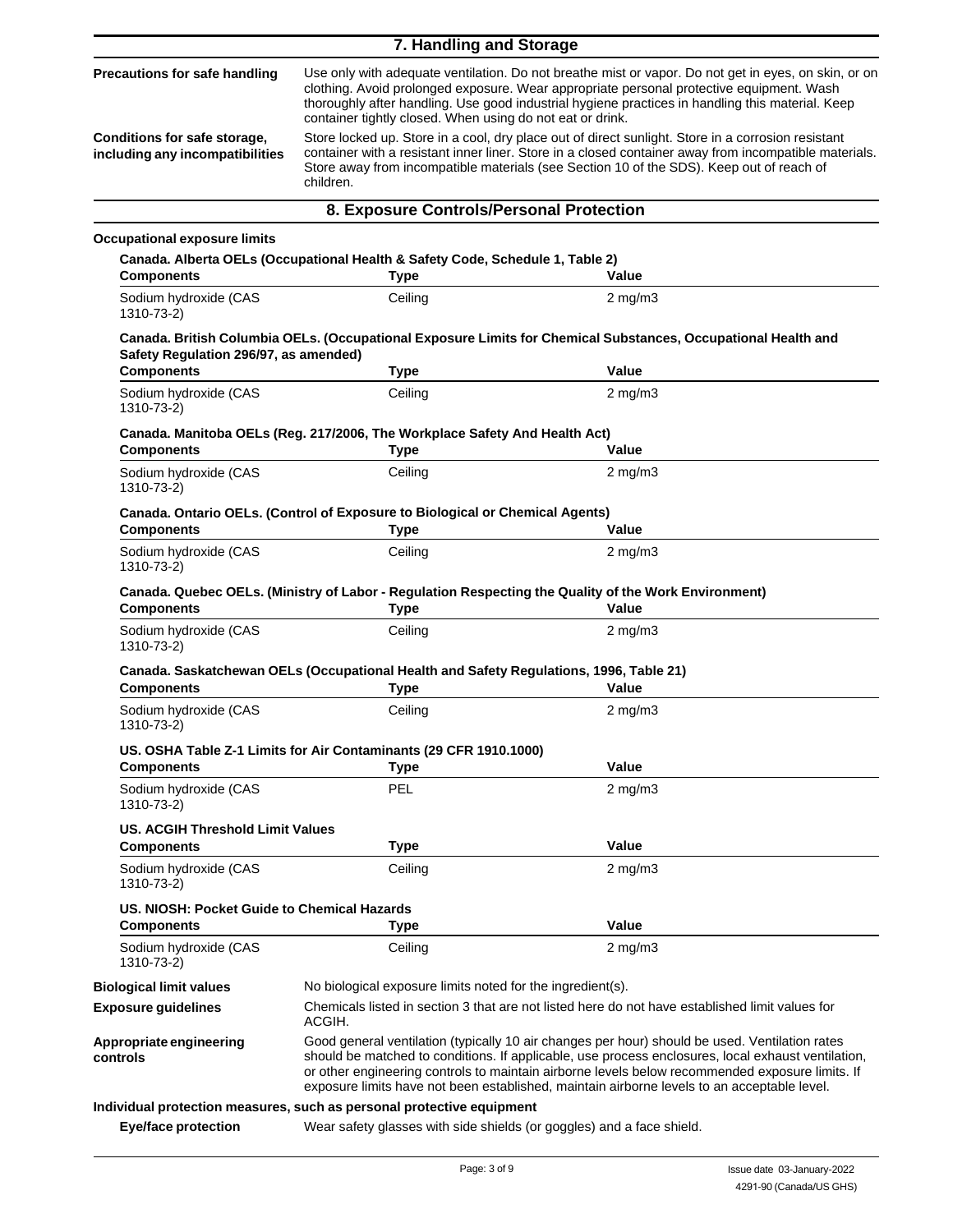| <b>Skin protection</b>                   |                                                                                                                                                                                                                                                                                                                                                           |
|------------------------------------------|-----------------------------------------------------------------------------------------------------------------------------------------------------------------------------------------------------------------------------------------------------------------------------------------------------------------------------------------------------------|
| <b>Hand protection</b>                   | Rubber gloves. Confirm with a reputable supplier first.                                                                                                                                                                                                                                                                                                   |
| Other                                    | Wear appropriate chemical resistant clothing. As required by employer code.                                                                                                                                                                                                                                                                               |
| <b>Respiratory protection</b>            | Where exposure guideline levels may be exceeded, use an approved NIOSH respirator.<br>Respirator should be selected by and used under the direction of a trained health and safety<br>professional following requirements found in OSHA's respirator standard (29 CFR 1910.134),<br>CAN/CSA-Z94.4 and ANSI's standard for respiratory protection (Z88.2). |
| <b>Thermal hazards</b>                   | Not applicable.                                                                                                                                                                                                                                                                                                                                           |
| <b>General hygiene</b><br>considerations | When using do not eat or drink.                                                                                                                                                                                                                                                                                                                           |
|                                          | .<br>$\sim$ $\sim$                                                                                                                                                                                                                                                                                                                                        |

## **9. Physical and Chemical Properties**

| Appearance                                        | Liquid                                                                                                         |  |  |  |
|---------------------------------------------------|----------------------------------------------------------------------------------------------------------------|--|--|--|
| <b>Physical state</b>                             | Liquid.                                                                                                        |  |  |  |
| <b>Form</b>                                       | Liquid                                                                                                         |  |  |  |
| Color                                             | <b>Brown</b>                                                                                                   |  |  |  |
| Odor                                              | Bland.                                                                                                         |  |  |  |
| Odor threshold                                    | Not available.                                                                                                 |  |  |  |
| pH                                                | 12.7 (1% in water)<br>14 (Concentrate)                                                                         |  |  |  |
| Melting point/freezing point                      | Not available.                                                                                                 |  |  |  |
| Initial boiling point and boiling<br>range        | Not available.                                                                                                 |  |  |  |
| Pour point                                        | Not available.                                                                                                 |  |  |  |
| <b>Specific gravity</b>                           | Not available.                                                                                                 |  |  |  |
| <b>Partition coefficient</b><br>(n-octanol/water) | Not available.                                                                                                 |  |  |  |
| <b>Flash point</b>                                | Not available.                                                                                                 |  |  |  |
| <b>Evaporation rate</b>                           | Not available.                                                                                                 |  |  |  |
| Flammability (solid, gas)                         | Not applicable.                                                                                                |  |  |  |
| Upper/lower flammability or explosive limits      |                                                                                                                |  |  |  |
| <b>Flammability limit - lower</b><br>(%)          | Not available.                                                                                                 |  |  |  |
| <b>Flammability limit - upper</b><br>(%)          | Not available.                                                                                                 |  |  |  |
| Explosive limit - lower (%)                       | Not available.                                                                                                 |  |  |  |
| Explosive limit - upper (%)                       | Not available.                                                                                                 |  |  |  |
| Vapor pressure                                    | Not available.                                                                                                 |  |  |  |
| Vapor density                                     | Not available.                                                                                                 |  |  |  |
| <b>Relative density</b>                           | Not available.                                                                                                 |  |  |  |
| Solubility(ies)                                   | Not available.                                                                                                 |  |  |  |
| <b>Auto-ignition temperature</b>                  | Not available.                                                                                                 |  |  |  |
| <b>Decomposition temperature</b>                  | Not available.                                                                                                 |  |  |  |
| <b>Viscosity</b>                                  | Not available.                                                                                                 |  |  |  |
| <b>Other information</b>                          |                                                                                                                |  |  |  |
| <b>Explosive properties</b>                       | Not explosive.                                                                                                 |  |  |  |
| <b>Oxidizing properties</b>                       | Not oxidizing.<br>$\overline{AB}$ $\overline{BC}$<br>$\overline{1}$ m $\overline{1}$<br><b>Alberta Control</b> |  |  |  |

#### **10. Stability and Reactivity**

| <b>Reactivity</b>                            | May be corrosive to metals. Reacts violently with acids. This product may react with strong<br>oxidizing agents. |
|----------------------------------------------|------------------------------------------------------------------------------------------------------------------|
| <b>Possibility of hazardous</b><br>reactions | Hazardous polymerization does not occur.                                                                         |
| <b>Chemical stability</b>                    | Stable under recommended storage conditions.                                                                     |
| <b>Conditions to avoid</b>                   | Do not mix with other chemicals.                                                                                 |
| Incompatible materials                       | Acids. Strong oxidizing agents. Metals.                                                                          |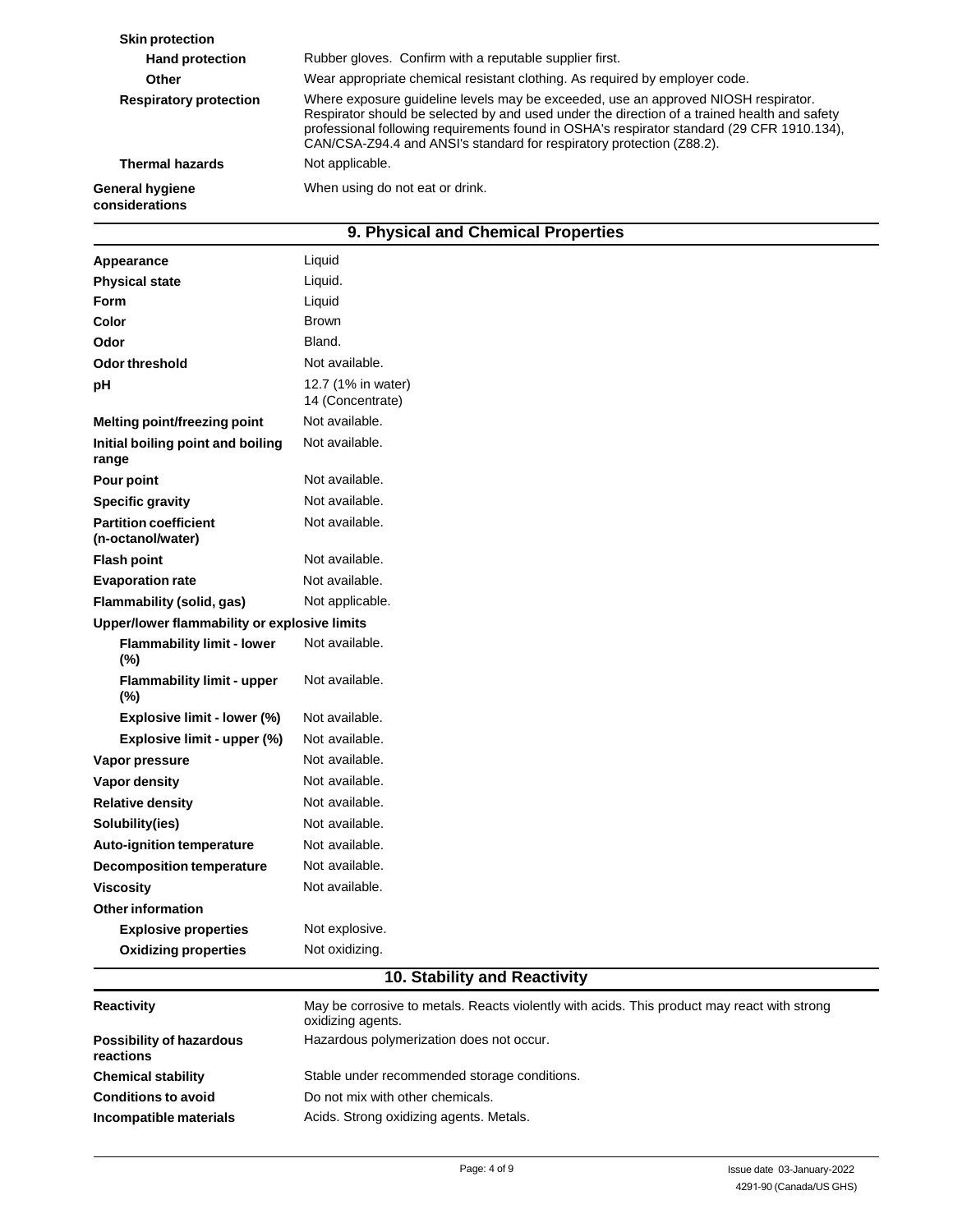| 11. Toxicological Information |  |  |  |  |
|-------------------------------|--|--|--|--|
|-------------------------------|--|--|--|--|

| <b>Routes of exposure</b>                                                          | Eye, Skin contact, Inhalation, Ingestion.                                                                                                                                                                             |                              |  |  |
|------------------------------------------------------------------------------------|-----------------------------------------------------------------------------------------------------------------------------------------------------------------------------------------------------------------------|------------------------------|--|--|
| Information on likely routes of exposure                                           |                                                                                                                                                                                                                       |                              |  |  |
| Ingestion                                                                          | Causes digestive tract burns. May cause stomach distress, nausea or vomiting.                                                                                                                                         |                              |  |  |
| <b>Inhalation</b>                                                                  | May cause irritation to the respiratory system. Prolonged inhalation may be harmful.                                                                                                                                  |                              |  |  |
| <b>Skin contact</b>                                                                | Causes severe skin burns.                                                                                                                                                                                             |                              |  |  |
| Eye contact                                                                        | Causes serious eye damage.                                                                                                                                                                                            |                              |  |  |
| Symptoms related to the<br>physical, chemical and<br>toxicological characteristics | Burning pain and severe corrosive skin damage. Causes serious eye damage. Symptoms may<br>include stinging, tearing, redness, swelling, and blurred vision. Permanent eye damage including<br>blindness could result. |                              |  |  |
| Information on toxicological effects                                               |                                                                                                                                                                                                                       |                              |  |  |
| <b>Acute toxicity</b>                                                              |                                                                                                                                                                                                                       |                              |  |  |
| <b>Components</b>                                                                  | <b>Species</b>                                                                                                                                                                                                        | <b>Test Results</b>          |  |  |
| Alkyl polyglycoside (CAS 110615-47-9)                                              |                                                                                                                                                                                                                       |                              |  |  |
| Acute                                                                              |                                                                                                                                                                                                                       |                              |  |  |
| Dermal                                                                             |                                                                                                                                                                                                                       |                              |  |  |
| LD <sub>50</sub>                                                                   | Rabbit                                                                                                                                                                                                                | > 2000 mg/kg, 24 Hours, ECHA |  |  |
| Inhalation                                                                         |                                                                                                                                                                                                                       |                              |  |  |
| <b>LC50</b>                                                                        | Not available                                                                                                                                                                                                         |                              |  |  |
| Oral                                                                               |                                                                                                                                                                                                                       |                              |  |  |
| LD50                                                                               | Rat                                                                                                                                                                                                                   | > 5000 mg/kg, ECHA           |  |  |
|                                                                                    |                                                                                                                                                                                                                       | > 2000 mg/kg, ECHA           |  |  |
| Glucopyranose, oligomeric, decyl octyl glycosides (CAS 68515-73-1)                 |                                                                                                                                                                                                                       |                              |  |  |
| Acute                                                                              |                                                                                                                                                                                                                       |                              |  |  |
| Dermal<br>LD50                                                                     | Rabbit                                                                                                                                                                                                                | > 2000 mg/kg, 24 Hours, ECHA |  |  |
|                                                                                    |                                                                                                                                                                                                                       |                              |  |  |
| Inhalation<br>LC50                                                                 | Not available                                                                                                                                                                                                         |                              |  |  |
| Oral                                                                               |                                                                                                                                                                                                                       |                              |  |  |
| LD <sub>50</sub>                                                                   | Rat                                                                                                                                                                                                                   | > 5000 mg/kg, ECHA           |  |  |
|                                                                                    |                                                                                                                                                                                                                       | > 2000 mg/kg, BASF           |  |  |
| Sodium hydroxide (CAS 1310-73-2)                                                   |                                                                                                                                                                                                                       |                              |  |  |
| Acute                                                                              |                                                                                                                                                                                                                       |                              |  |  |
| Dermal                                                                             |                                                                                                                                                                                                                       |                              |  |  |
| LD50                                                                               | Not available                                                                                                                                                                                                         |                              |  |  |
| Inhalation                                                                         |                                                                                                                                                                                                                       |                              |  |  |
| LC50                                                                               | Not available                                                                                                                                                                                                         |                              |  |  |
| Oral                                                                               |                                                                                                                                                                                                                       |                              |  |  |
| LD50                                                                               | Rabbit                                                                                                                                                                                                                | 325 mg/kg, ECHA              |  |  |
| Skin corrosion/irritation                                                          | Causes severe skin burns and eye damage.                                                                                                                                                                              |                              |  |  |
| <b>Exposure minutes</b>                                                            | Not available.                                                                                                                                                                                                        |                              |  |  |
| Erythema value                                                                     | Not available.                                                                                                                                                                                                        |                              |  |  |
| Oedema value                                                                       | Not available.                                                                                                                                                                                                        |                              |  |  |
| Serious eye damage/eye<br>irritation                                               | Causes serious eye damage.                                                                                                                                                                                            |                              |  |  |
| <b>Corneal opacity value</b>                                                       | Not available.                                                                                                                                                                                                        |                              |  |  |
| <b>Iris lesion value</b>                                                           | Not available.                                                                                                                                                                                                        |                              |  |  |
| <b>Conjunctival reddening</b><br>value                                             | Not available.                                                                                                                                                                                                        |                              |  |  |
| Conjunctival oedema value                                                          | Not available.                                                                                                                                                                                                        |                              |  |  |
| Recover days                                                                       | Not available.                                                                                                                                                                                                        |                              |  |  |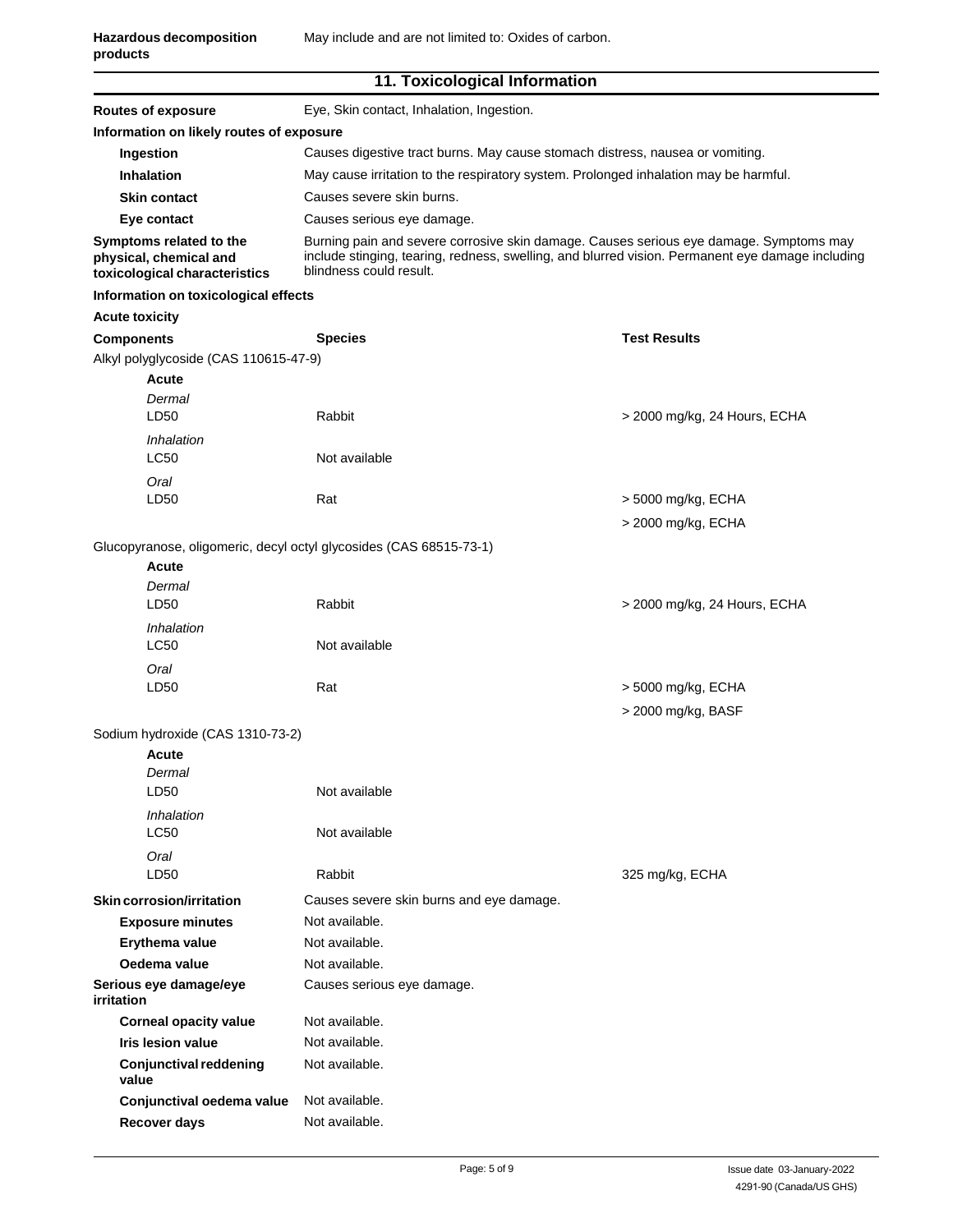| Respiratory or skin sensitization                                    |                               |                                            |                                                                              |                                                                                                                                                                                                     |
|----------------------------------------------------------------------|-------------------------------|--------------------------------------------|------------------------------------------------------------------------------|-----------------------------------------------------------------------------------------------------------------------------------------------------------------------------------------------------|
| Canada - Alberta OELs: Irritant                                      |                               |                                            |                                                                              |                                                                                                                                                                                                     |
| Sodium hydroxide (CAS 1310-73-2)                                     |                               |                                            | Irritant                                                                     |                                                                                                                                                                                                     |
| <b>Respiratory sensitization</b><br><b>Skin sensitization</b>        | Not a respiratory sensitizer. |                                            |                                                                              |                                                                                                                                                                                                     |
| <b>Mutagenicity</b>                                                  |                               | Non-hazardous by WHMIS/OSHA criteria.      | This product is not expected to cause skin sensitization.                    |                                                                                                                                                                                                     |
| Carcinogenicity                                                      |                               | Non-hazardous by WHMIS/OSHA criteria.      |                                                                              |                                                                                                                                                                                                     |
| US. OSHA Specifically Regulated Substances (29 CFR 1910.1001-1050)   |                               |                                            |                                                                              |                                                                                                                                                                                                     |
| Not listed.                                                          |                               |                                            |                                                                              |                                                                                                                                                                                                     |
| <b>Reproductive toxicity</b>                                         |                               |                                            | This product is not expected to cause reproductive or developmental effects. |                                                                                                                                                                                                     |
| <b>Teratogenicity</b>                                                |                               | Non-hazardous by WHMIS/OSHA criteria.      |                                                                              |                                                                                                                                                                                                     |
| Specific target organ toxicity -<br>single exposure                  | Not classified.               |                                            |                                                                              |                                                                                                                                                                                                     |
| Specific target organ toxicity -<br>repeated exposure                | Not classified.               |                                            |                                                                              |                                                                                                                                                                                                     |
| <b>Aspiration hazard</b>                                             | Not an aspiration hazard.     |                                            |                                                                              |                                                                                                                                                                                                     |
| <b>Chronic effects</b>                                               |                               | Prolonged inhalation may be harmful.       |                                                                              |                                                                                                                                                                                                     |
|                                                                      |                               |                                            | 12. Ecological Information                                                   |                                                                                                                                                                                                     |
| <b>Ecotoxicity</b>                                                   | below                         |                                            |                                                                              | Components of this product have been identified as having potential environmental concerns. See                                                                                                     |
| Ecotoxicological data                                                |                               |                                            |                                                                              |                                                                                                                                                                                                     |
| <b>Components</b>                                                    |                               | <b>Species</b>                             |                                                                              | <b>Test Results</b>                                                                                                                                                                                 |
| Sodium hydroxide (CAS 1310-73-2)<br>Aquatic                          |                               |                                            |                                                                              |                                                                                                                                                                                                     |
| Crustacea                                                            | EC50                          |                                            | Water flea (Ceriodaphnia dubia)                                              | 34.59 - 47.13 mg/L, 48 hours                                                                                                                                                                        |
| Fish                                                                 | LC50                          |                                            | Western mosquitofish (Gambusia affinis) 125 mg/L, 96 hours                   |                                                                                                                                                                                                     |
|                                                                      |                               |                                            |                                                                              |                                                                                                                                                                                                     |
| Persistence and degradability<br><b>Bioaccumulative potential</b>    | No data available.            |                                            | No data is available on the degradability of this product.                   |                                                                                                                                                                                                     |
| <b>Mobility in soil</b>                                              | No data available.            |                                            |                                                                              |                                                                                                                                                                                                     |
| <b>Mobility in general</b>                                           | Not available.                |                                            |                                                                              |                                                                                                                                                                                                     |
| Other adverse effects                                                |                               |                                            |                                                                              | No other adverse environmental effects (e.g. ozone depletion, photochemical ozone creation<br>potential, endocrine disruption, global warming potential) are expected from this component.          |
|                                                                      |                               |                                            | <b>13. Disposal Considerations</b>                                           |                                                                                                                                                                                                     |
| <b>Disposal instructions</b>                                         |                               |                                            |                                                                              | Collect and reclaim or dispose in sealed containers at licensed waste disposal site. Dispose of<br>contents/container in accordance with local/regional/national/international regulations.         |
| <b>Local disposal regulations</b>                                    |                               |                                            | Dispose in accordance with all applicable regulations.                       |                                                                                                                                                                                                     |
| Hazardous waste code                                                 | disposal company.             |                                            | D002: Waste Corrosive material [pH <= 2 or = > 12.5, or corrosive to steel]  | The waste code should be assigned in discussion between the user, the producer and the waste                                                                                                        |
| Waste from residues / unused<br>products                             | Disposal instructions).       |                                            |                                                                              | Dispose of in accordance with local regulations. Empty containers or liners may retain some<br>product residues. This material and its container must be disposed of in a safe manner (see:         |
| <b>Contaminated packaging</b>                                        | disposal.                     |                                            |                                                                              | Since emptied containers may retain product residue, follow label warnings even after container is<br>emptied. Empty containers should be taken to an approved waste handling site for recycling or |
|                                                                      |                               |                                            | 14. Transport Information                                                    |                                                                                                                                                                                                     |
| <b>Transport of Dangerous Goods</b><br>(TDG) Proof of Classification | product will appear below.    |                                            |                                                                              | Classification Method: Classified as per Part 2, Sections $2.1 - 2.8$ of the Transportation of<br>Dangerous Goods Regulations. If applicable, the technical name and the classification of the      |
| U.S. Department of Transportation (DOT)                              |                               |                                            |                                                                              |                                                                                                                                                                                                     |
| <b>Basic shipping requirements:</b>                                  |                               |                                            |                                                                              |                                                                                                                                                                                                     |
| <b>UN</b> number                                                     | UN3266                        |                                            |                                                                              |                                                                                                                                                                                                     |
| Proper shipping name<br><b>Technical name</b>                        | Sodium hydroxide              | Corrosive liquid, basic, inorganic, n.o.s. |                                                                              |                                                                                                                                                                                                     |
| <b>Hazard class</b>                                                  | 8                             |                                            |                                                                              |                                                                                                                                                                                                     |
| <b>Packing group</b>                                                 | Ш                             |                                            |                                                                              |                                                                                                                                                                                                     |
|                                                                      |                               |                                            |                                                                              |                                                                                                                                                                                                     |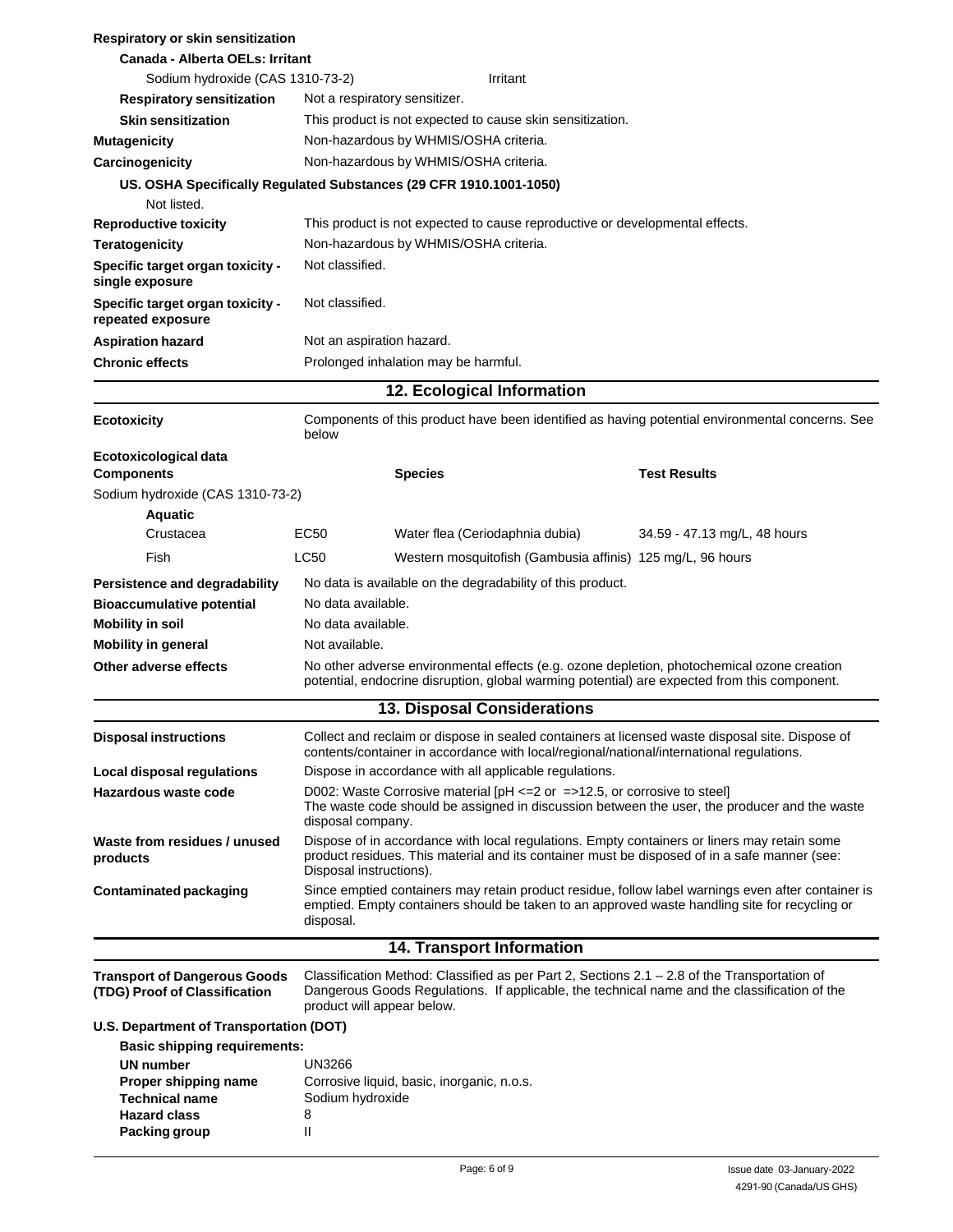| <b>Special provisions</b>                               | 386, B2, IB2, T11, TP2, TP27               |
|---------------------------------------------------------|--------------------------------------------|
| Packaging non bulk                                      | 202                                        |
| Packaging bulk                                          | 242                                        |
| <b>Transportation of Dangerous Goods (TDG - Canada)</b> |                                            |
| <b>Basic shipping requirements:</b>                     |                                            |
| UN number                                               | UN3266                                     |
| Proper shipping name                                    | CORROSIVE LIQUID, BASIC, INORGANIC, N.O.S. |
| <b>Technical name</b>                                   | SODIUM HYDROXIDE                           |
| <b>Hazard class</b>                                     | 8                                          |
| Packing group                                           | Ш                                          |
| <b>Special provisions</b>                               | 16                                         |
| IATA/ICAO (Air)                                         |                                            |
| <b>Basic shipping requirements:</b>                     |                                            |
| <b>UN</b> number                                        | UN3266                                     |
| Proper shipping name                                    | Corrosive liquid, basic, inorganic, n.o.s. |
| <b>Technical name</b>                                   | Sodium hydroxide                           |
| <b>Hazard class</b>                                     | 8                                          |
| Packing group                                           | Ш                                          |
| <b>IMDG (Marine Transport)</b>                          |                                            |
| <b>Basic shipping requirements:</b>                     |                                            |
| <b>UN number</b>                                        | UN3266                                     |
| Proper shipping name                                    | CORROSIVE LIQUID, BASIC, INORGANIC, N.O.S. |
| <b>Technical name</b>                                   | Sodium hydroxide                           |
| <b>Hazard class</b>                                     | 8                                          |
| Packing group                                           | $\mathsf{II}$                              |
|                                                         |                                            |

**DOT**





### **15. Regulatory Information**

**Canadian federal regulations** This product has been classified in accordance with the hazard criteria of the HPR and the SDS contains all the information required by the HPR. **Export Control List (CEPA 1999, Schedule 3)**

Not listed. **Greenhouse Gases** Not listed. **Precursor Control Regulations** Not regulated. **WHMIS 2015 Exemptions US federal regulations** Not applicable This product is a "Hazardous Chemical" as defined by the OSHA Hazard Communication Standard, 29 CFR 1910.1200.

#### **TSCA Section 12(b) Export Notification (40 CFR 707, Subpt. D)**

All chemicals used are on the TSCA inventory.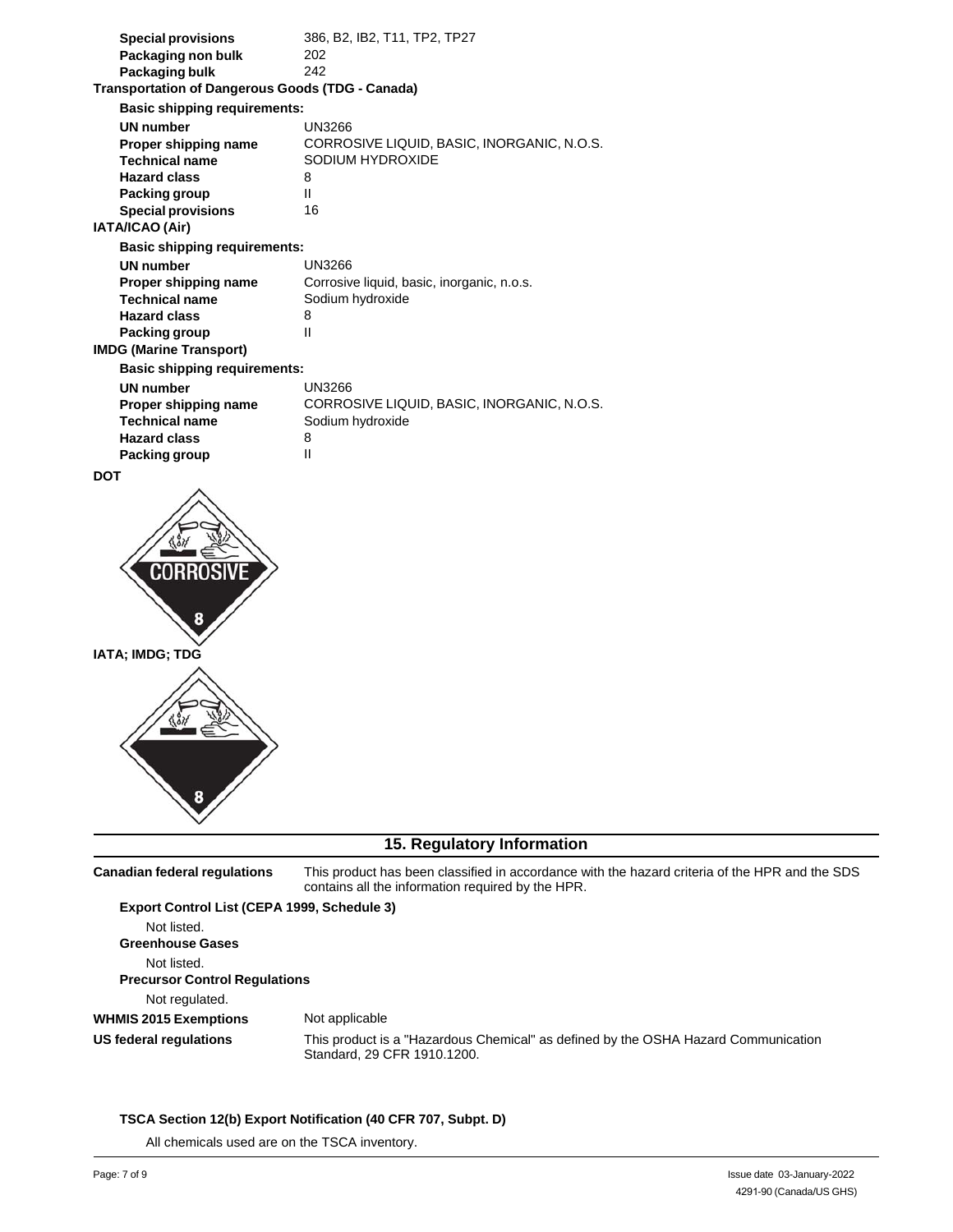| <b>CERCLA Hazardous Substance List (40 CFR 302.4)</b>                         |                                                                                                                     |                                                                                                 |                        |
|-------------------------------------------------------------------------------|---------------------------------------------------------------------------------------------------------------------|-------------------------------------------------------------------------------------------------|------------------------|
| Sodium hydroxide (CAS 1310-73-2)                                              | US. OSHA Specifically Regulated Substances (29 CFR 1910.1001-1050)                                                  | Listed.                                                                                         |                        |
| Not listed.                                                                   |                                                                                                                     |                                                                                                 |                        |
|                                                                               |                                                                                                                     |                                                                                                 |                        |
| Superfund Amendments and Reauthorization Act of 1986 (SARA)                   |                                                                                                                     |                                                                                                 |                        |
| <b>Hazard categories</b>                                                      | Immediate Hazard - Yes<br>Delayed Hazard - No<br>Fire Hazard - No<br>Pressure Hazard - No<br>Reactivity Hazard - No |                                                                                                 |                        |
| <b>SARA 302 Extremely</b><br>hazardous substance                              | No.                                                                                                                 |                                                                                                 |                        |
| SARA 311/312 Hazardous<br>chemical                                            | No.                                                                                                                 |                                                                                                 |                        |
| SARA 313 (TRI reporting)                                                      |                                                                                                                     |                                                                                                 |                        |
| Not regulated.                                                                |                                                                                                                     |                                                                                                 |                        |
| Other federal regulations                                                     |                                                                                                                     |                                                                                                 |                        |
|                                                                               | Clean Air Act (CAA) Section 112 Hazardous Air Pollutants (HAPs) List                                                |                                                                                                 |                        |
| Not regulated.                                                                | Clean Air Act (CAA) Section 112(r) Accidental Release Prevention (40 CFR 68.130)                                    |                                                                                                 |                        |
| Not regulated.                                                                |                                                                                                                     |                                                                                                 |                        |
| US state regulations                                                          |                                                                                                                     |                                                                                                 |                        |
|                                                                               | US - California Hazardous Substances (Director's): Listed substance                                                 |                                                                                                 |                        |
| Sodium hydroxide (CAS 1310-73-2)                                              |                                                                                                                     | Listed.                                                                                         |                        |
| US - Illinois Chemical Safety Act: Listed substance                           |                                                                                                                     |                                                                                                 |                        |
| Sodium hydroxide (CAS 1310-73-2)                                              |                                                                                                                     |                                                                                                 |                        |
| US - Louisiana Spill Reporting: Listed substance                              |                                                                                                                     |                                                                                                 |                        |
| Sodium hydroxide (CAS 1310-73-2)<br>US - Minnesota Haz Subs: Listed substance |                                                                                                                     | Listed.                                                                                         |                        |
| Sodium hydroxide (CAS 1310-73-2)                                              |                                                                                                                     | Listed.                                                                                         |                        |
| US - New Jersey RTK - Substances: Listed substance                            |                                                                                                                     |                                                                                                 |                        |
| Sodium hydroxide (CAS 1310-73-2)                                              |                                                                                                                     |                                                                                                 |                        |
| US - Texas Effects Screening Levels: Listed substance                         |                                                                                                                     |                                                                                                 |                        |
| 68515-73-1)                                                                   | Glucopyranose, oligomeric, decyl octyl glycosides (CAS                                                              | Listed.                                                                                         |                        |
| Sodium hydroxide (CAS 1310-73-2)                                              |                                                                                                                     | Listed.                                                                                         |                        |
| US. Massachusetts RTK - Substance List                                        |                                                                                                                     |                                                                                                 |                        |
| Sodium hydroxide (CAS 1310-73-2)                                              | US. New Jersey Worker and Community Right-to-Know Act                                                               |                                                                                                 |                        |
| Not regulated.                                                                | US. Pennsylvania Worker and Community Right-to-Know Law                                                             |                                                                                                 |                        |
| Sodium hydroxide (CAS 1310-73-2)<br><b>US. Rhode Island RTK</b>               |                                                                                                                     |                                                                                                 |                        |
| Sodium hydroxide (CAS 1310-73-2)                                              |                                                                                                                     |                                                                                                 |                        |
| US. California Proposition 65                                                 |                                                                                                                     |                                                                                                 |                        |
|                                                                               |                                                                                                                     | This product is not subject to warning labeling under the California Proposition 65 regulation. |                        |
| <b>Inventory status</b>                                                       |                                                                                                                     |                                                                                                 |                        |
| Country(s) or region                                                          | Inventory name                                                                                                      |                                                                                                 | On inventory (yes/no)* |
| Canada                                                                        | Domestic Substances List (DSL)                                                                                      |                                                                                                 | Yes                    |

| Canada                      | Non-Domestic Substances List (NDSL)           |
|-----------------------------|-----------------------------------------------|
| United States & Puerto Rico | Toxic Substances Control Act (TSCA) Inventory |

\*A "Yes" indicates that all components of this product comply with the inventory requirements administered by the governing country(s)

No Yes